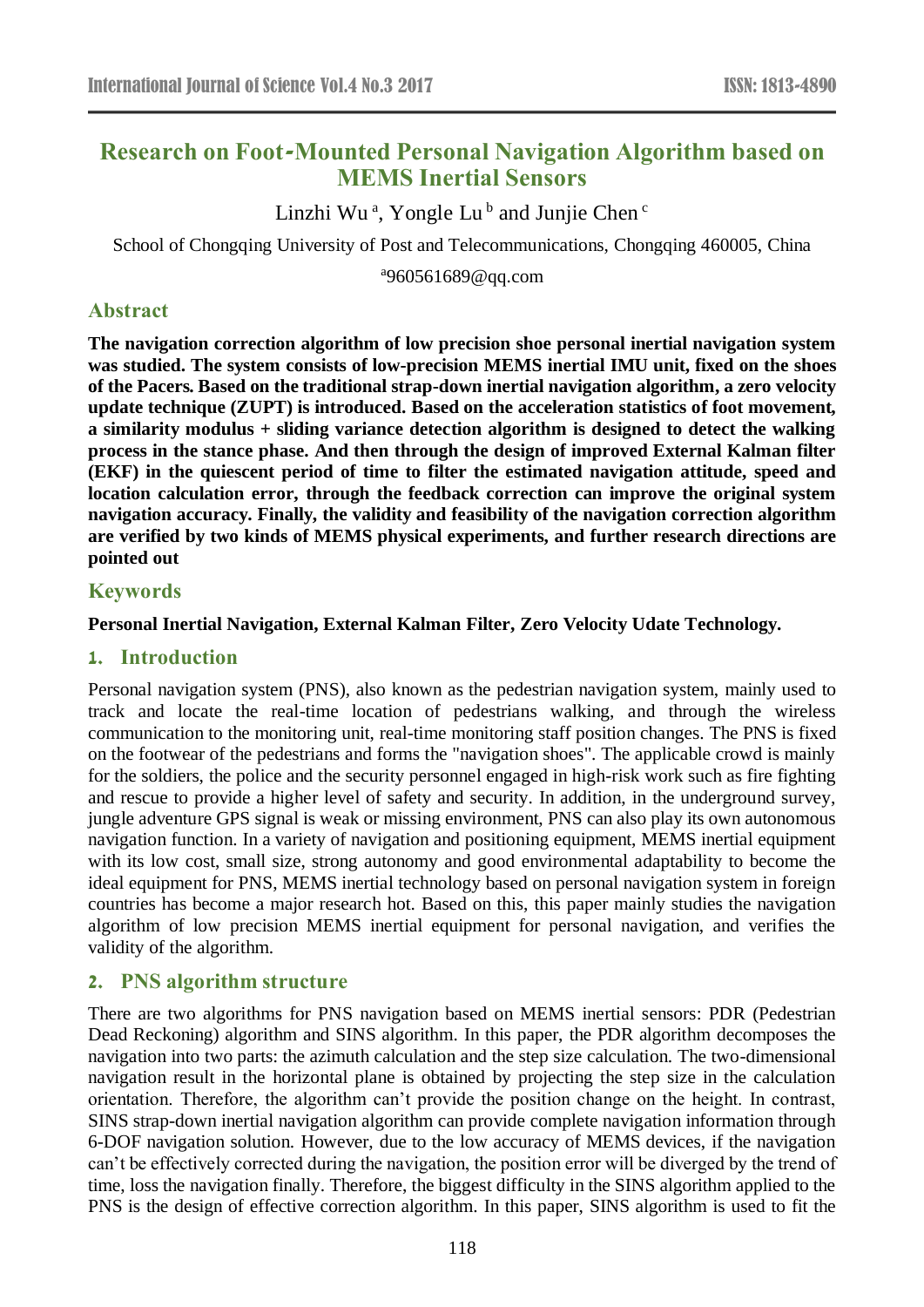PNS system on the shoe, and the zero update technology (ZUPT) is designed according to the movement characteristics of the foot when walking. The navigation precision is improved and the navigation precision is improved. The algorithm structure is shown in Fig.1



Fig.1 Navigation algorithm structure of PNS

#### **3. MEMS inertial navigation algortihm and error analysis**

The inertial solution algorithm of MEMS PNS adopts mature SINS algorithm, which consists of two parts: initial alignment and navigation solution.

The initial alignment provides initial gesture information for navigation. For MEMS inertial systems, due to the high accuracy of the gyroscope cannot be detected by the Earth's rotation angular velocity  $\omega_{ie}$ , So the initial alignment cannot achieve the orientation of the alignment, it only be completed according to the output level alignment, as shown in equation (1) The estimated results  $\hat{\theta}$  and  $\hat{\gamma}$  of the pitch  $\theta$  and the roll  $\gamma$  of the navigation shoe. The azimuth angle  $\psi$  needs to be given by external information, such as a magnetometer.

$$
\begin{cases}\nf_x^b = -|g|\sin\gamma \\
f_y^b = |g|\cos\gamma\sin\theta\n\end{cases} \Rightarrow \begin{cases}\n\hat{\gamma} = \arcsin\left(-\overline{f}_x^b / |g|\right) \\
\hat{\theta} = \arcsin\left(\overline{f}_y^b / (|g|\cos\hat{\gamma})\right)\n\end{cases} \tag{1}
$$

Where, the superscript b represents the carrier coordinate system, x, y, z, respectively, denote the carrier of the right, front and last three directions. g represents the gravitational acceleration,  $f<sub>r</sub><sup>b</sup>$  $f_x^b$  and

*b*  $f_{y}^{b}$  represent the sum output in the horizontal direction, and  $f_{x}^{b}$  $f_x^b$  and  $f_y^b$  $f_{y}^{b}$  represent the output mean over a period of time.

The above is only a coarse alignment algorithm, and the resulting  $\hat{\theta}$  and  $\hat{\gamma}$  also contain a large alignment error. In order to obtain more accurate alignment results, it is generally necessary to design a EKF for optimal filter estimation. As shown in Fig. 1, it can be seen that the improved EKF designed in the ZUPT algorithm also has the function of horizontally fine alignment, so that it can be achieved for a period of rest (a few seconds) as long as the above process ends Further accurate alignment of the horizontal angle.

MEMS inertial navigation using mature SINS algorithm, due to the process of walking foot angle of the larger maneuver and angular maneuvering and motor-driven coupling serious, so in order to improve the navigation accuracy, attitude update and Velocity update using two sub-sample algorithm. In addition, because the navigation range of personal navigation system is limited, the location should adopt the east-north-up navigation coordinate system (geographical coordinate system) n system, the update process as shown in equation (2), where E, N, U respectively Denote the displacement of the east, north and up directions, and the superscript T represents the transpose operation. In locations where the geographical coordinates of the navigation start position are well known, the location can also be easily converted to the traditional Earth coordinate system, expressed as longitude, latitude and altitude.

$$
\begin{bmatrix} E & N & U \end{bmatrix}_{k}^{T} = \begin{bmatrix} E & N & U \end{bmatrix}_{k-1}^{T} + \left( v_{k-1}^{n} + v_{k}^{n} \right) \cdot T_{s} / 2 \tag{2}
$$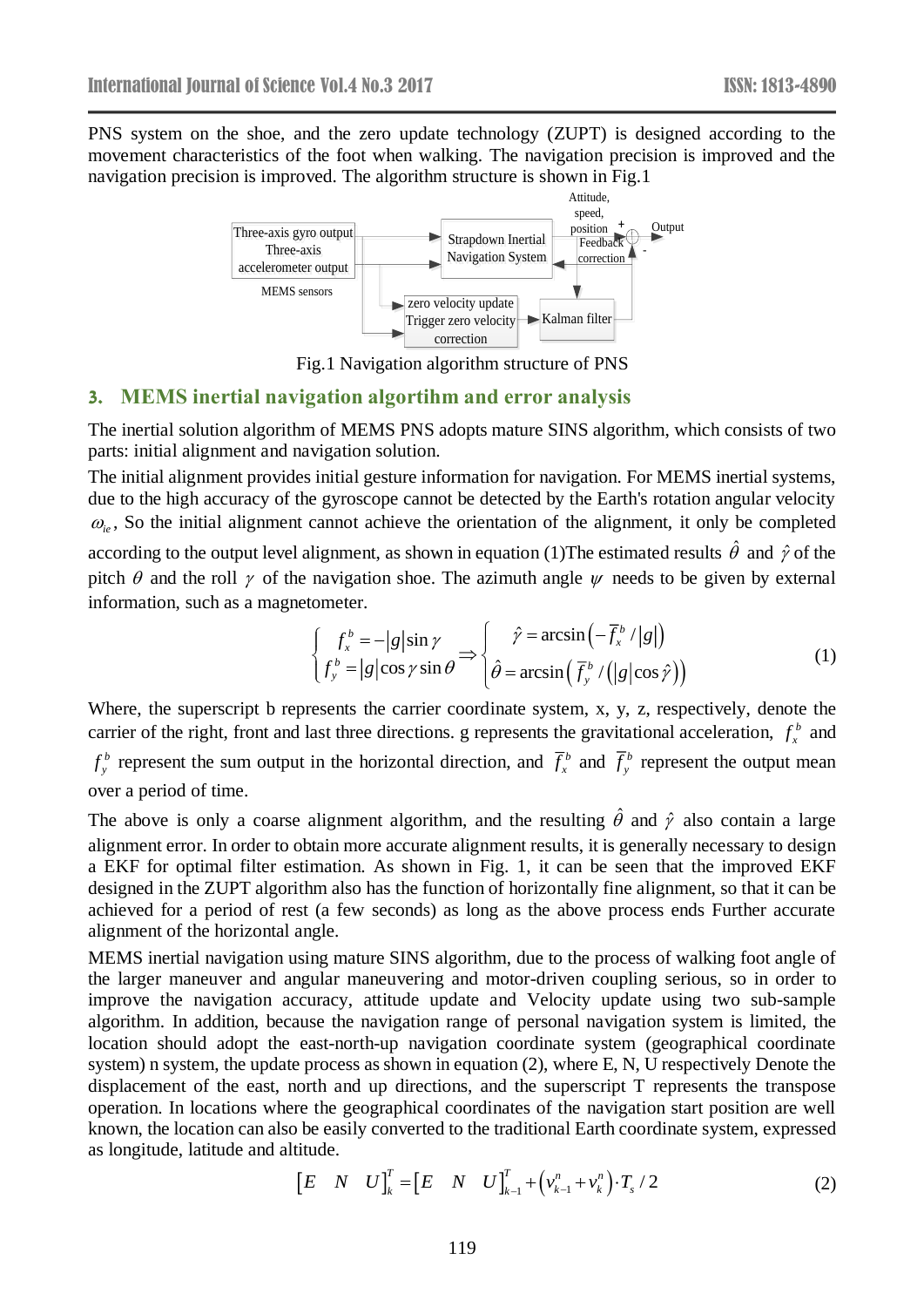The navigation error equation is the theoretical basis of the EKF model for the ZUPT algorithm. The following equation (3) gives the simplified error model of the SINS navigation algorithm.

$$
\begin{cases}\n\dot{\varphi}^n = -\left(\left(\omega_{ie}^n + \omega_{en}^n\right) \times \right) \varphi^n - C_b^n \left(\varepsilon^b + w_g^b\right) \\
\delta \dot{v}^n = \left(\left(C_b^n f_{sf}^b \times \right)\right) \varphi - 2\left(\omega_{ie}^n + \omega_{en}^n\right) \times \delta v^n + C_b^n \left(\nabla^b + w_a^b\right) \\
\delta \dot{\varphi}^n = \delta v^n\n\end{cases} \tag{3}
$$

Where  $\varphi^n$  denotes the platform error angle,  $\delta v^n$  denotes the velocity error,  $\delta pos$  denotes the position error of the east, north and up directions;  $f_{sf}^b$  denotes the force vector,  $\varepsilon^b$  and  $\nabla^b$  denotes the gyro and the additive random constant zero deviation, the derivative is 0,  $w_g^b$  and  $w_a^b$  denotes the gyro and adding the output noise, nbC denotes the gesture matrix of the strap-down inertial navigation;  $\omega_{en}^n$  denotes the navigation system relative to the Earth's rotation angular velocity in the navigation system projection, because people walking speed is very low, so denotes is much smaller than  $\omega_{ie}^n$ , it can be ignored in the calculation.

#### **4. Stance phase detection algorithm**

The determination of the stance phase detection is based on the measurement output from the inertial device, and the dotted line in Figure 2 shows the change in the modulus of the foot when the person is walking. It can be seen that the static modulus is stable in the vicinity of gravity, and the change of the modulus value is obvious and the change range is great. Therefore, we can see that the motion state can be detected by analyzing the modulus and variance of the ratio. The concrete method is to design a length of time window, with the time window to slide forward, the time window within the modulus and modulus variance as a static detection of the basis of judgment, referred to as the ratio of mold  $+$ Variance detection algorithm. The detection process is as follows:

(DAt each discrete moment of the MEMS inertia output  $t_1, t_2, ..., t_N, t_{N+1}, ...$ , calculate the magnitude of the magnitude of the output of the accelerometer at the current  $t_N$ .

$$
|f_N| = \sqrt{f_x^2(t_N) + f_y^2(t_N) + f_z^2(t_N)}
$$
\n(4)

②Calculate the two criteria: the deviation between the amplitude and the magnitude of the gravity acceleration *Bias*<sub>N</sub> and the sliding variance  $Var_N$  of the amplitude of the force. To avoid judging the delay, the variance  $Var_N$  is calculated as  $(t_{N-M1}, t_{N-M2})$ .

$$
\begin{cases}\nBias_{N} = ||f_{N}|-|g|| \\
Var_{N} = \text{variance}\left(|f_{N-M1}|, ..., |f_{N}|, ..., |f_{N+M2}|\right)\n\end{cases}
$$
\n(5)

③According to the statistical characteristics of the accelerometer, the ratio of the threshold value *Gate*<sub>B</sub> and the variance judgment threshold *Gate*<sub>*V*</sub> are designed. The static detection method is: First, assume that the current  $t<sub>N</sub>$  moment of motion state is static, that is, the default state; then compare to judge, if  $Var_N \geq Gate_V$  or  $Bias_N \geq Gate_B$ , then determine the state of motion is motion, otherwise maintain the original hypothesis.

The choice of the judgment threshold is related to the variance characteristic of the output noise of the accelerometer, and it is necessary to analyze the added noise characteristic before the experiment. The selection of the interval length parameters  $M1$  and  $M2$  is mainly related to the output frequency of the IMU. The output frequency of the MEMS system used in the experiment is <sup>200</sup>*Hz*, and  $M1 = M2 = 5$ ,  $Gate_V = 0.06$  and  $Gate_V = 0.06$ . Figure 2, the dotted line data for static detection,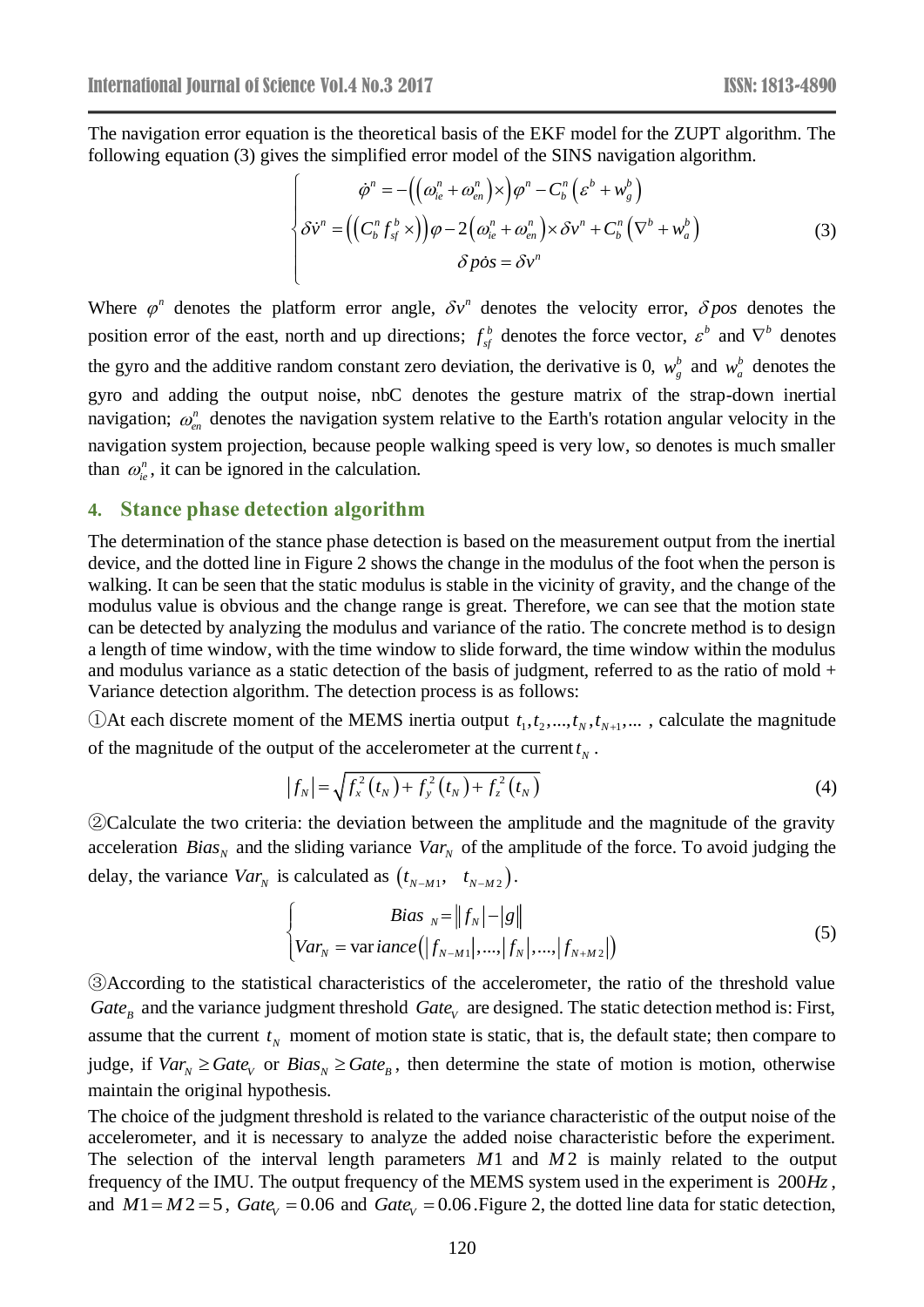detection for the movement to determine the results set to 200, the detection is still when the judge is set to 0, the test results shown as solid line in Figure 2, It can be seen that the detection algorithm can effectively detect the quiescent time period, the algorithm is effective.



Fig.2 The result of stance phase detection

### **5. Zero-Velocity Update Technology**

As can be seen from Fig. 1, the static detection triggers the ZUPT, and the velocity is set to zero in the time when the detection is at rest. In this paper, we use the static error to estimate more error parameters. According to the navigation error model of Eq. (3), a zero-velocity modified EKF is designed as  $X = \begin{bmatrix} \varphi^{nT} & \delta \nu^{nT} & \delta pos^{T} & \xi^{bT} & \nabla^{bT} \end{bmatrix}^{T}$ , The amount measurement is taken as the settlement speed error  $\delta v^n$  detected as the stationary time, that is  $H_k = [0_{3\times 3} \quad I_{3\times 3} \quad 0_{3\times 3} \quad 0_{3\times 3} \quad 0_{3\times 3}]$ , The EJF can be expressed as:

$$
\begin{cases}\n\dot{X}(t) = F(t)X(t) + W(t) \\
Z_k = H_k X_k\n\end{cases}
$$
\n(6)

EKF not only to correct velocity, but also can estimate the horizontal attitude error angle to achieve horizontal attitude correction. In addition, by adding the position error  $\delta pos$  to the system state, it is possible to roughly estimate the accumulated position error during one-step motion based on the speed error: That is, by the ZUPT, one-step movement start time  $t_s$  speed error  $\delta v^n(t_s) = 0$  $\delta v^n(t_s) = 0$ , one-step movement end time  $t_e$  speed error for the solution of the current speed  $\delta v^n(t_e) = v^n(t_e)$  $\delta v^n(t_e) = v^n(t_e)$ , The position error during motion can be approximately  $\delta pos = v^n (t_e - t_s)/2$ .

At this point, the design of the EKF mainly to achieve the following three functions: to correct the speed error, correct the level of attitude error, correct movement during the cumulative position error.

#### **6. Implementation evaluation and analysis**

The MEMS inertial unit used in this paper is the 3-axis inertial integrated component of the MPU6050 model developed by Analog Devices. It consists of a three-axis accelerometer and a three-axis gyroscope. Accelerometer and gyroscope of the nominal accuracy and measurement accuracy shown in Table 1, are zero partial stability as an evaluation index.

| Device accuracy         | Stability of three - axis gyro $\left(\circ/h\right)$ | Stability of three - axis $\operatorname{acc}(mg)$ |
|-------------------------|-------------------------------------------------------|----------------------------------------------------|
| Nominal accuracy        | (16, 16, 16)                                          | (0.70, 0.70, 0.70)                                 |
| Accuracy of measurement | (22, 20, 26)                                          | (0.62, 0.57, 0.67)                                 |

Tab.1 Sensor precision of MPU6050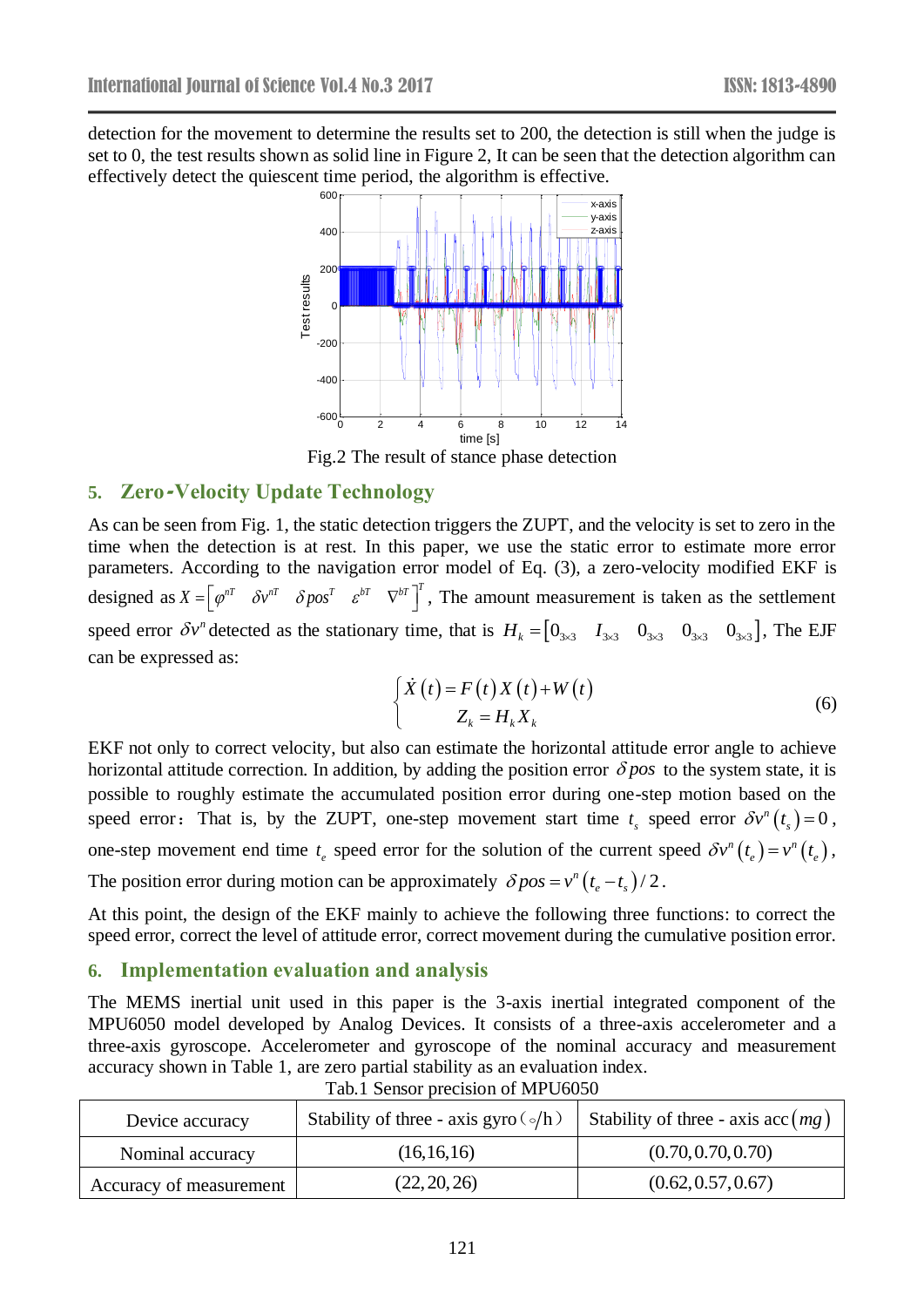The validation experiment consists of two parts: a straight line walking experiment and a rectangular route walking experiment. Which direction is a straight line north, walking 32 steps, the distance is 19 m. The rectangle is a rectangle with a length of 17 m and a width of 17 m. The experimental results are shown in Fig. 3 and Fig. In order to compare the correction effect of the modified algorithm, Fig. 5 shows the un-illustrated pure inertial navigation results when the rectangular path travels.



East [m] Figure.4 Navigation results of rectangle trajectory

 $-2\frac{1}{5}$  $\overline{0}$ 

-5 0 5 10 15 20

It can be seen from Fig. 3 that the ZUPT algorithm can effectively suppress the divergence of the position error by decomposing the human motion into the superposition of the single step motion. In particular, the position of the pedestrian is no longer changed in the static time of the movement can be very clear to distinguish. As can be seen from Figure 3, the zero-speed correction algorithm by moving the human Decomposed into a single step of the movement of the superposition, can effectively inhibit the dispersion of the location error, especially in the rest time, the location of the pedestrian is basically no longer change, each step of the movement can be very clear to distinguish.



Figure.5 Navigation results of rectangle trajectory without ZUPT1